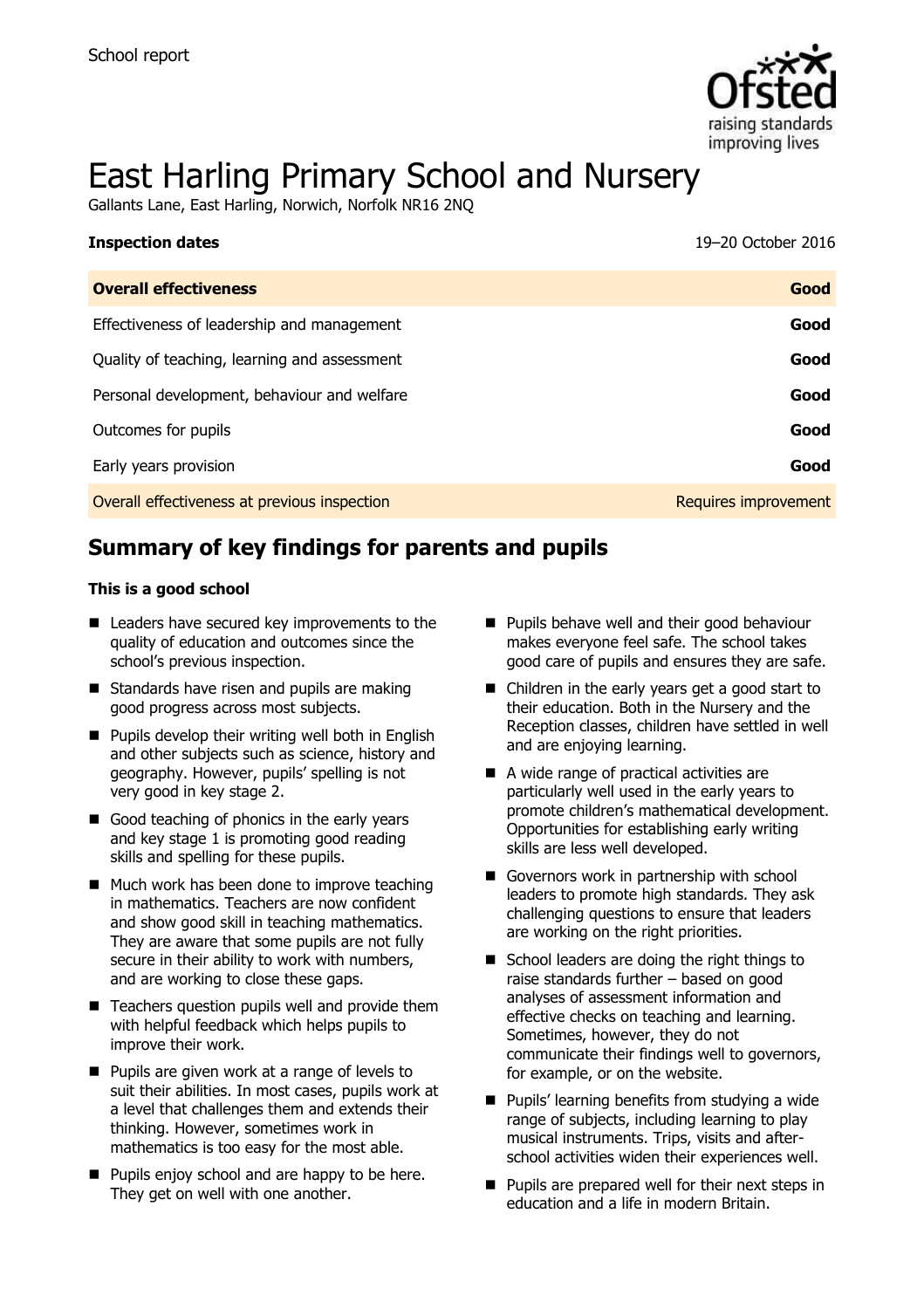

# **Full report**

### **What does the school need to do to improve further?**

- **Further develop the quality of teaching to improve the standards of work, especially in** spelling and mathematics and for the most able by ensuring that:
	- the most able pupils are challenged even more in mathematics
	- the standard of pupils' spelling in key stage 2 improves
	- the remaining gaps that pupils have in their prior knowledge and understanding of mathematics are closed, especially for pupils in Year 6
	- pupils can explain their thinking and how they have solved problems in mathematics
	- pupils routinely go over mistakes in mathematics and understand what they did wrong, in line with the school's assessment policy
	- there are more opportunities for developing writing in the early years
	- the activities in the early years that the most able children do by themselves extend them enough.
- **IMPROVE LEADERSHIP and management by ensuring that:** 
	- middle leaders are fully involved in checking the quality of teaching and learning in their areas of responsibility
	- all reports for governors or those posted on the school website are well evaluated and effectively communicate the impact that the school's work has had.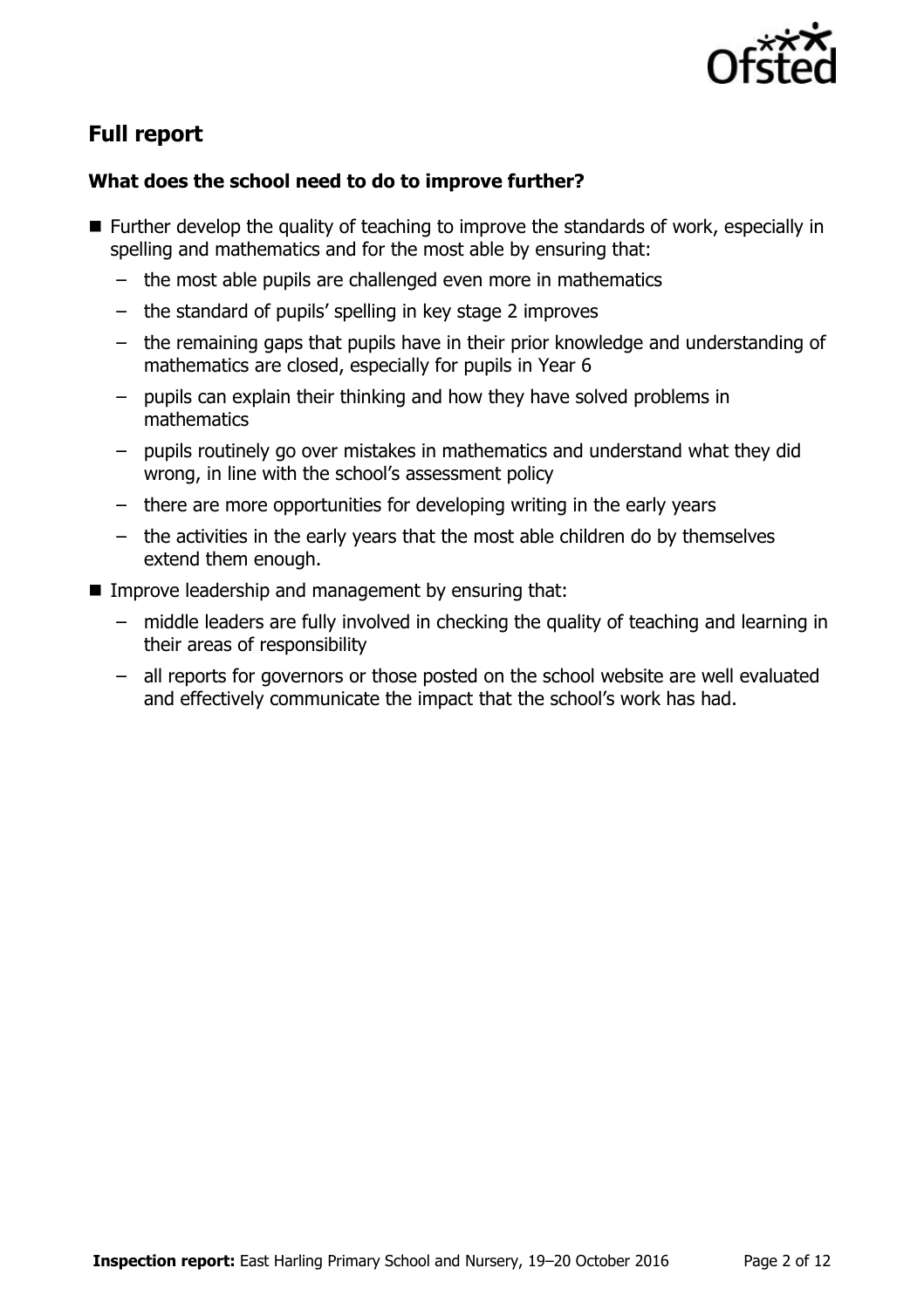

# **Inspection judgements**

#### **Effectiveness of leadership and management Good**

- The headteacher, working with governors and leaders, has established an effective team. As a result, there is common purpose among staff and governors and a culture of high aspiration. Pupils and their needs are at the centre of the school's work.
- Thorough checks are made on the quality of teaching and learning. The headteacher leads these very effectively through her sharp focus on learning, enabling very accurate evaluation of the impact of teaching on pupils' progress.
- The information from monitoring is used effectively to provide well-targeted training and coaching for staff. Hence, staff are confident in their teaching and, for example, have improved their teaching of mathematics including their use of practical equipment. This was a recent focus for development.
- Subject leaders' roles are being developed well but these leaders are not involved enough in checking the quality of teaching in their areas. This means that they do not have first-hand information about how well teachers are delivering their subjects and the additional subject-specific help or training they may need.
- Assessment information is analysed effectively and presented well to staff and governors so that all understand the key strengths and areas for development in pupils' performance.
- Self-evaluation is accurate and school leaders know what works well and which aspects of the school's work are less effective. However, some written reports, such as the pupil premium report, do not communicate clearly enough the impact that the school's work has had.
- The school makes good use of the pupil premium funding to enable disadvantaged pupils to improve their progress and attainment. Some of the funding is also used to support some pupils to improve their attendance or behaviour.
- Staff have worked together to develop a strong curriculum model, summarised in a very visual way as 'our curriculum tree'. This combines teaching of the school's core values, skills and attitudes, such as 'trying new things' or 'critical thinking skills', with delivering the subjects required by the national curriculum.
- The curriculum tree embodies all the learning that takes place in the school, including through after-school clubs, visits and visitors as well as themed days such as 'busking day' where pupils share their talents. Exciting events are created such as the day when pupils arrived to find an alien ship had landed in the middle of the field. An outdoor classroom extends the curriculum well. The curriculum promotes pupils' personal development very effectively.
- The sports premium is used well to enhance opportunities for sporting activities in school and the local community. These are having a positive effect on the health and fitness of pupils. Pupils are also encouraged to eat a healthy diet.
- The school has strong links with a group of other local schools with which it has a partnership. Staff benefit from joint training, and sharing planning and best practice across the partnership.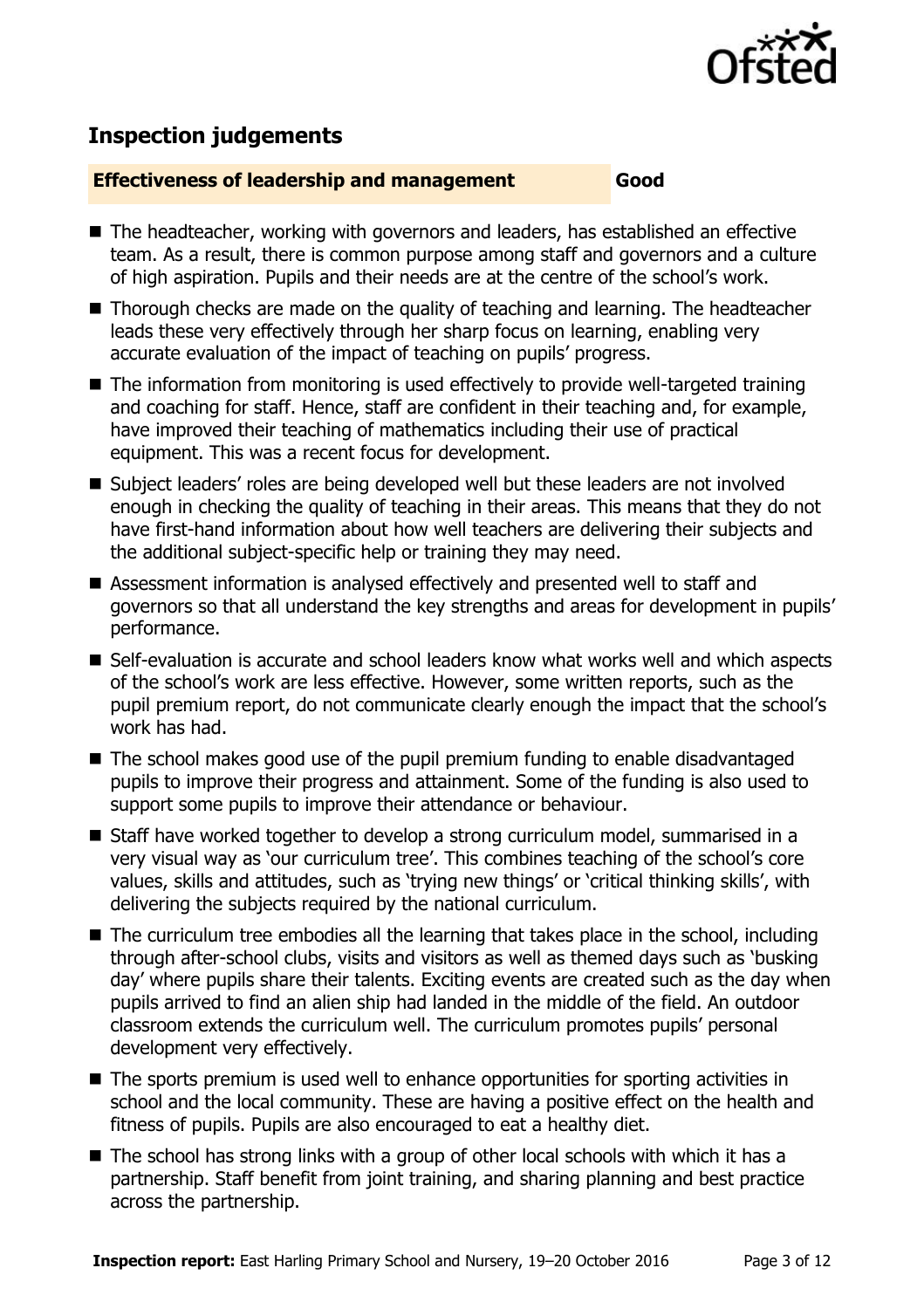

- The local authority has provided good support to the school to improve its provision and pupils' outcomes since the previous inspection.
- Most parents who made written comments or were spoken to at the gate were full of praise for the school and its positive effect on their children.

#### **Governance of the school**

- Governors ask challenging questions to ensure that leaders are focused on the right priorities. They are well aware of the focus on raising attainment and well-presented assessment information means they have an effective understanding of the school's performance.
- Governors visit the school regularly to find out more about its work by speaking to staff and pupils. Consequently, they are quick to pick up on any issues or emerging concerns. However, governors are not as well informed about some aspects of the school's work because some written information or reports are not evaluated effectively enough. For example, the sections in the headteacher's reports about the quality of teaching do not give a clear enough picture of the strengths and areas for development or evaluate the impact of training.
- The governing body has been very thorough in checking how well school leaders have tackled the issues from the previous inspection and in ensuring that achievement improves.

#### **Safeguarding**

- The arrangements for safeguarding are effective.
- The school promotes a caring ethos within which pupils have a strong voice and where their welfare is of paramount importance. Consequently, staff take notice of what pupils have to say and are attuned to spot any signs that might suggest something is amiss. Issues are followed up assiduously and in a timely manner. The school works well with outside agencies to ensure that pupils are safe and happy.

#### **Quality of teaching, learning and assessment Good**

- Teachers plan in a consistent way across the school and provide clear aims and goals for learning. They take good account of how well pupils understood key learning points from the previous lesson and adjust the next lesson accordingly.
- Teachers and support staff question pupils well to check their understanding and help them to think more deeply about their work. This helps to develop pupils' thinking further.
- **E** Lessons include a range of challenges to match the needs of different ability groups, and pupils understand which task is easier and which more difficult. They have a choice in which activity they tackle, with appropriate guidance from teachers.
- The most able pupils know that they need to tackle the most difficult task or challenge and, in most subjects, this is usually pitched at the right level for their needs. However, in mathematics the most able pupils sometimes find that the work is too easy for them. Occasionally, work is too difficult for lower-ability pupils.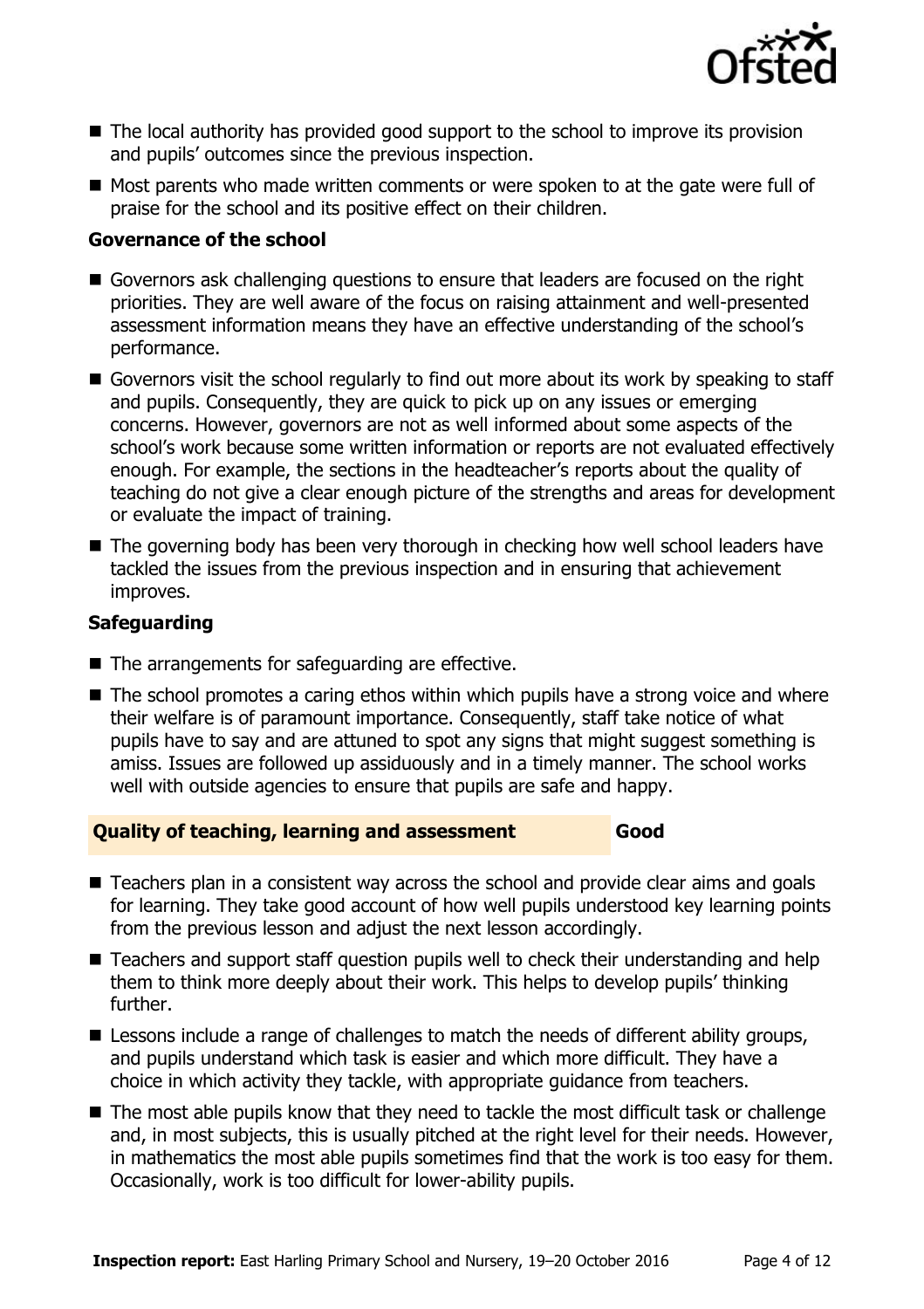

- Teaching staff have good knowledge of the subjects they teach. Training in mathematics has enabled them to be more confident and skilled, including in using practical equipment to support pupils' learning.
- The school makes good use of specialist teachers, for example in teaching music. As a result, pupils learn to sing, and play instruments. They also learn about composing music.
- $\blacksquare$  Staff manage behaviour well so that pupils focus well on their work most of the time and respond quickly to teachers' instructions.
- Teaching of phonics is good so younger pupils and children in the early years develop their knowledge of letters and sounds effectively. This helps pupils to learn to read quickly and to spell accurately.
- **Pupils are given good opportunities to develop their writing in subjects across the** curriculum. For instance, they write letters and diaries in subjects such as history and geography. This makes the subjects more interesting but also allows pupils to practise their writing skills and bring their developing knowledge and understanding of history or geography to life.
- Teachers follow the school's marking policy and provide good feedback to pupils. Pupils usually respond and in English, for example, they redraft writing to improve it based on the feedback they receive. However, in mathematics, teachers do not ensure that pupils consistently correct work, as expected by the school's assessment policy. Hence, some remain insecure about how to tackle certain calculations or problems.
- Homework effectively supplements work in school. The homework provided is well focused on enabling pupils to learn key skills such as spellings or multiplication tables. Project work is also undertaken at home, such as making models of robots out of junk as part of topic work in Year 3.

#### **Personal development, behaviour and welfare Good**

#### **Personal development and welfare**

- The school's work to promote pupils' personal development and welfare is good.
- **Pupils are polite and friendly and eagerly greet visitors, making them feel welcome in** their school. They get on well with one another and form good friendships at school.
- In lessons, pupils work well in pairs and small groups, cooperating with one another and contributing ideas. Most are keen to learn, and enjoy lessons.
- Most pupils work hard in lessons and get their work done. Some work at a slow pace or are slow to get started which means they do not get as much done as others.
- **Pupils have good opportunities to take responsibility, for example by being a school** councillor. Year 6 pupils also lead 'Pupil Voice' assemblies with others from across the school and led one exceptionally well during the inspection on the subject of listening to others.
- The active engagement of pupils in school life enables them to learn about democracy, having a voice to express views and the importance of rules. In addition, pupils learn about tolerance and respect and older pupils understand what 'discrimination' means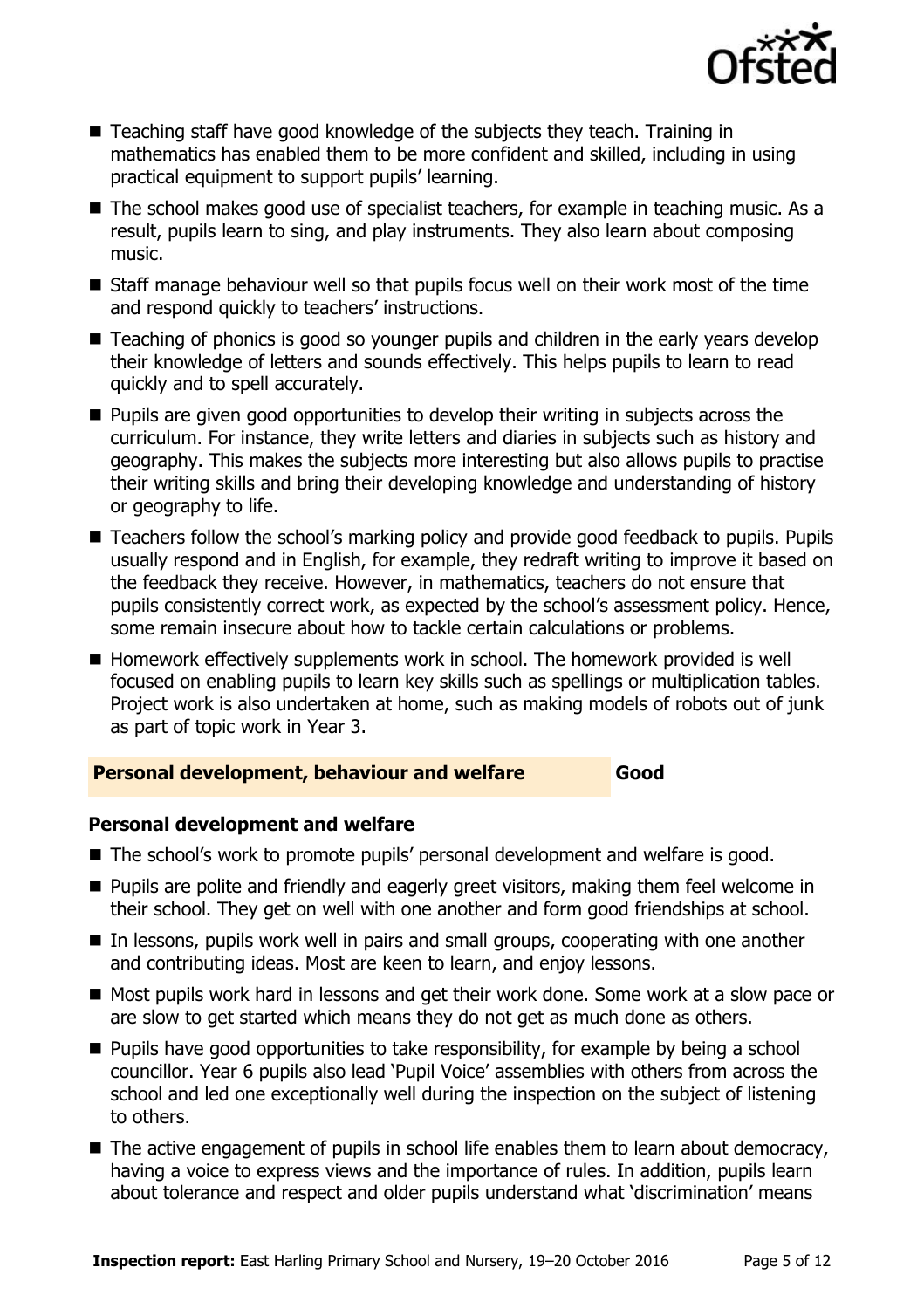

and why it is wrong. In discussion, pupils talked about the importance of being allowed to practise your own beliefs. As a result, pupils are well prepared for life in modern Britain.

■ The school effectively promotes healthy eating and keeping active.

#### **Behaviour**

- The behaviour of pupils is good. Pupils conduct themselves well as they move around the school. At lunchtime, pupils socialise with one another, chatting happily over their lunch, or go outside to play together amicably.
- $\blacksquare$  Pupils behave well in lessons, though sometimes a few lose focus or become easily distracted. They know and abide by rules and understand the consequences for not following them.
- **Pupils say that they feel safe at school and they are safe. Bullying is rare and pupils are** confident that staff will deal with this, and any other more minor issues, quickly and effectively should it occur. They are confident to go and speak to a member of staff if they have any concerns.
- Staff manage effectively the sometimes challenging behaviour of a small number of pupils. Pupils with behavioural needs are given the right support and help to improve their behaviour over time.
- $\blacksquare$  Pupils are taught about how to keep safe and to assess risks for themselves. They know how to use the internet so that they do not expose themselves to danger.
- Attendance is improving and it is now in line with the national average.

#### **Outcomes for pupils Good Good**

- Pupils achieve well. The results of assessments at the end of key stage 1 in 2016 were above average in reading, writing and mathematics, indicating good progress for these pupils from their starting points. In comparison to national results, pupils did better in 2016 than previous years.
- Results at the end of key stage 2 in 2016 were also above the national average in relation to the proportion of pupils reaching the expected standard in reading, writing and mathematics combined. Pupils' performance at the higher standard was in line with national results.
- In 2016, Year 6 pupils did better in reading and writing than in mathematics, making particularly good progress in writing. Their results in the grammar, punctuation and spelling test were below average, largely due to weak spelling.
- $\blacksquare$  Pupils currently in the school are making good progress and pupils are coming up through the school with higher standards. Their progress across key stage 2 has improved markedly since the previous inspection, when this was an issue.
- Good foundations are laid in reading and writing in key stage 1. Effective teaching in phonics has ensured that pupils' spelling is accurate and that they are reading fluently by the end of Year 2.
- Reading and writing develop well across key stage 2. Spelling, however, continues to be weak for many pupils, especially in Years 5 and 6 as these year groups did not have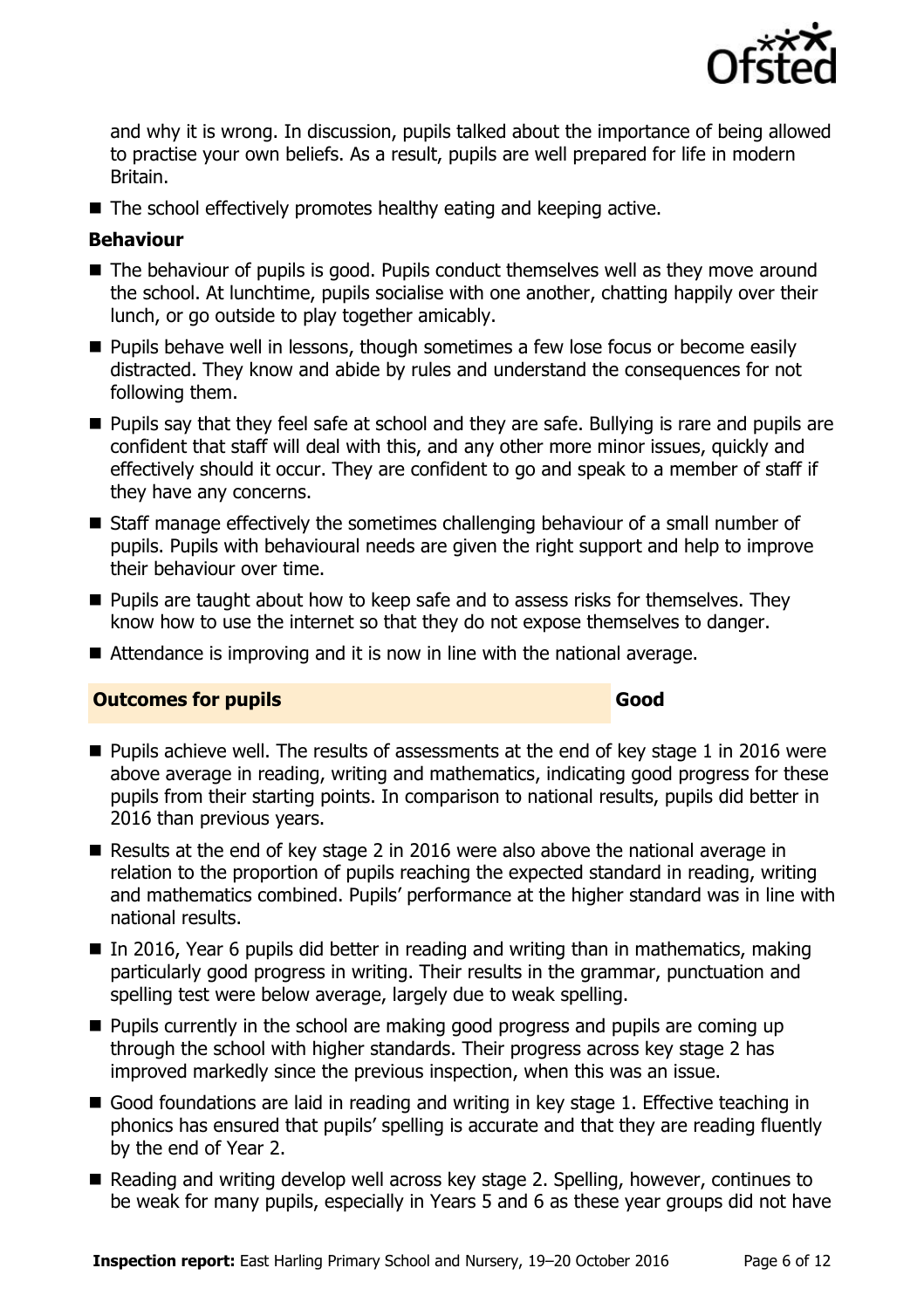

the quality of phonics teaching that is now in place in key stage 1. The school is actively working to improve this area of work.

- **Pupils are making good progress in mathematics but many still have gaps in their** knowledge and understanding from previous years, especially older pupils. Some have difficulty in choosing the right method or using a particular method and need to practise more. Many are not good at explaining how they solved a problem.
- The current Year 6 pupils have wider gaps because of the unstable staffing they experienced last year, though effective assessment is helping to rapidly identify and address these gaps.
- Disadvantaged pupils are making good progress in the school. Differences between these pupils' progress and that of others nationally, from past results at the end of key stage 2, have been diminishing. Currently in the school, there are no significant differences in the attainment or progress of disadvantaged pupils and others.
- The most able pupils, including the most able disadvantaged pupils, are achieving well in reading and writing. Their spelling in key stage 2 is generally accurate and more so than it is for others. The most able pupils are increasingly making good progress and more are working at, or beginning to work at, a good standard in mathematics. However, they are not being extended consistently enough to develop even greater depth of understanding.
- Pupils who have special educational needs and/or disabilities are supported well in lessons and, where appropriate, through specialist teaching in small groups or individual tutoring. Hence, they make good progress from their starting points. Regular use of practical equipment in mathematics helps them to better understand how to work with numbers.
- **Pupils are making good progress in other subjects as well. They are developing good** knowledge and understanding in subjects such as science, history and geography. Pupils' skills in art, design and technology, and music are developing well as they move through the school.
- The small number of pupils from minority ethnic backgrounds, including any who are learning English as an additional language, do well in their work and make good progress.

#### **Early years provision Good Good**

- Children make good progress in the early years. They typically begin Reception with skills and knowledge that are in line with their ages, though these vary from year to year. By the end of the early years, most have achieved a good level of development.
- Children have good opportunities to develop their learning through practical activities across Nursery and Reception. Staff make sure that the activities they provide reflect children's personal interests well. This promotes good engagement.
- Themes link activities and the learning together well. In Reception, for example, the theme of a bakery was well established by turning the role play area into a bakery. Children made dough, measuring quantities of flour and water using cups. They developed good mathematical skills as well as related vocabulary such as 'half a cup'.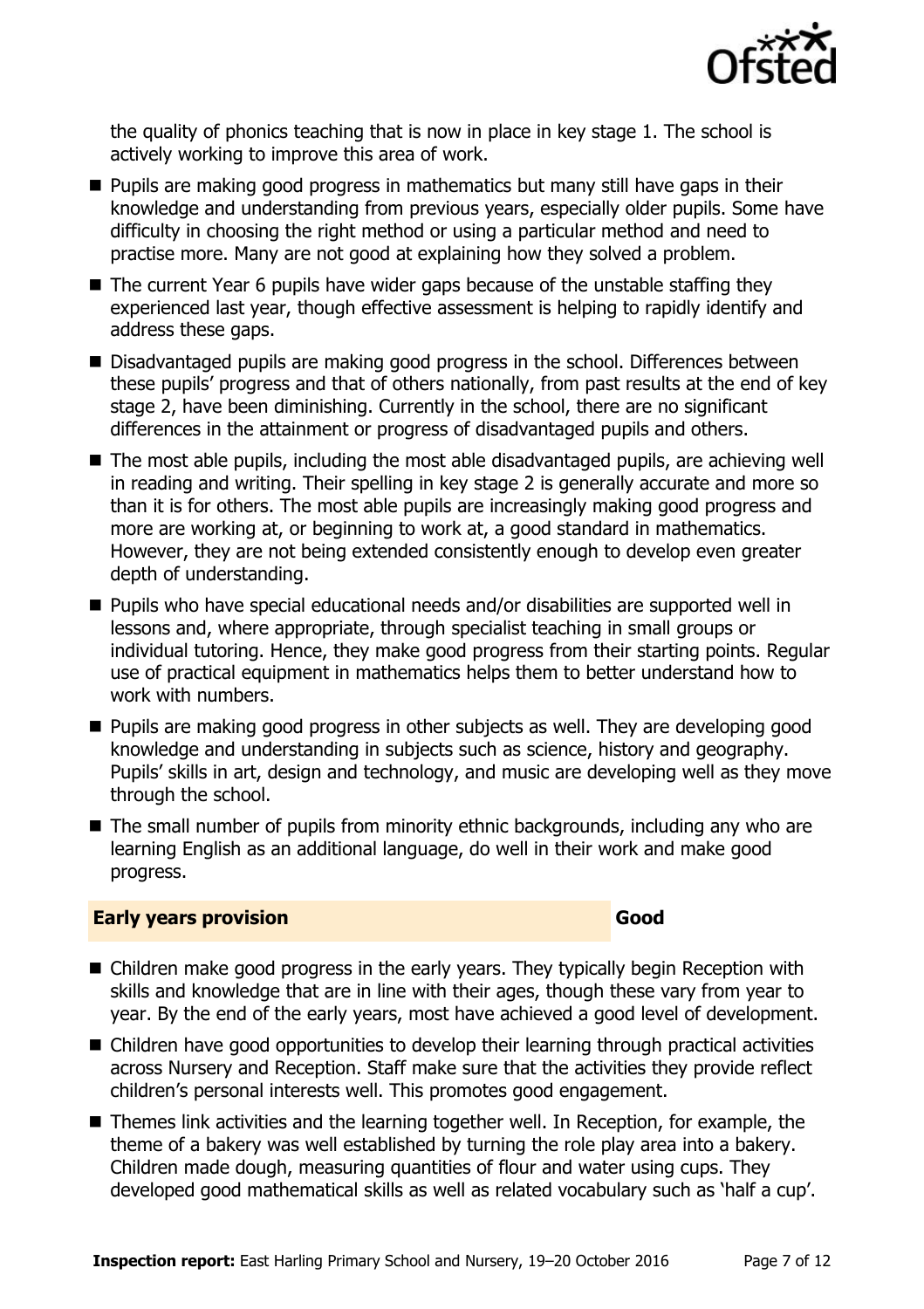

- Adults question children well, getting them to extend their thinking and vocabulary. The most able are challenged effectively during interactions with adults but are not given sufficiently challenging activities when working on their own.
- Staff carefully observe how well children are developing and capture key moments in photographs to record in children's learning journeys.
- The outdoor areas are well organised and used effectively to develop learning across most areas. Children enjoy the outdoor areas a great deal, especially the boys.
- Children behave well and are developing good social skills. Most work well with others and share resources happily.
- The small number of children who speak English as an additional language are well supported and make good progress.
- Both indoors and outdoors, opportunities for mathematical development are strong. However, activities to promote children's early writing skills are not as well developed. Consequently, boys in particular spend less time practising writing skills.
- The early years area has been well led and managed by the headteacher. A new leader has taken over recently and is being well supported in her new role by senior staff and the local authority.
- Links with parents are good and parents are very positive about their children's experiences in the early years.
- Children are well looked after and cared for. Safeguarding arrangements are effective.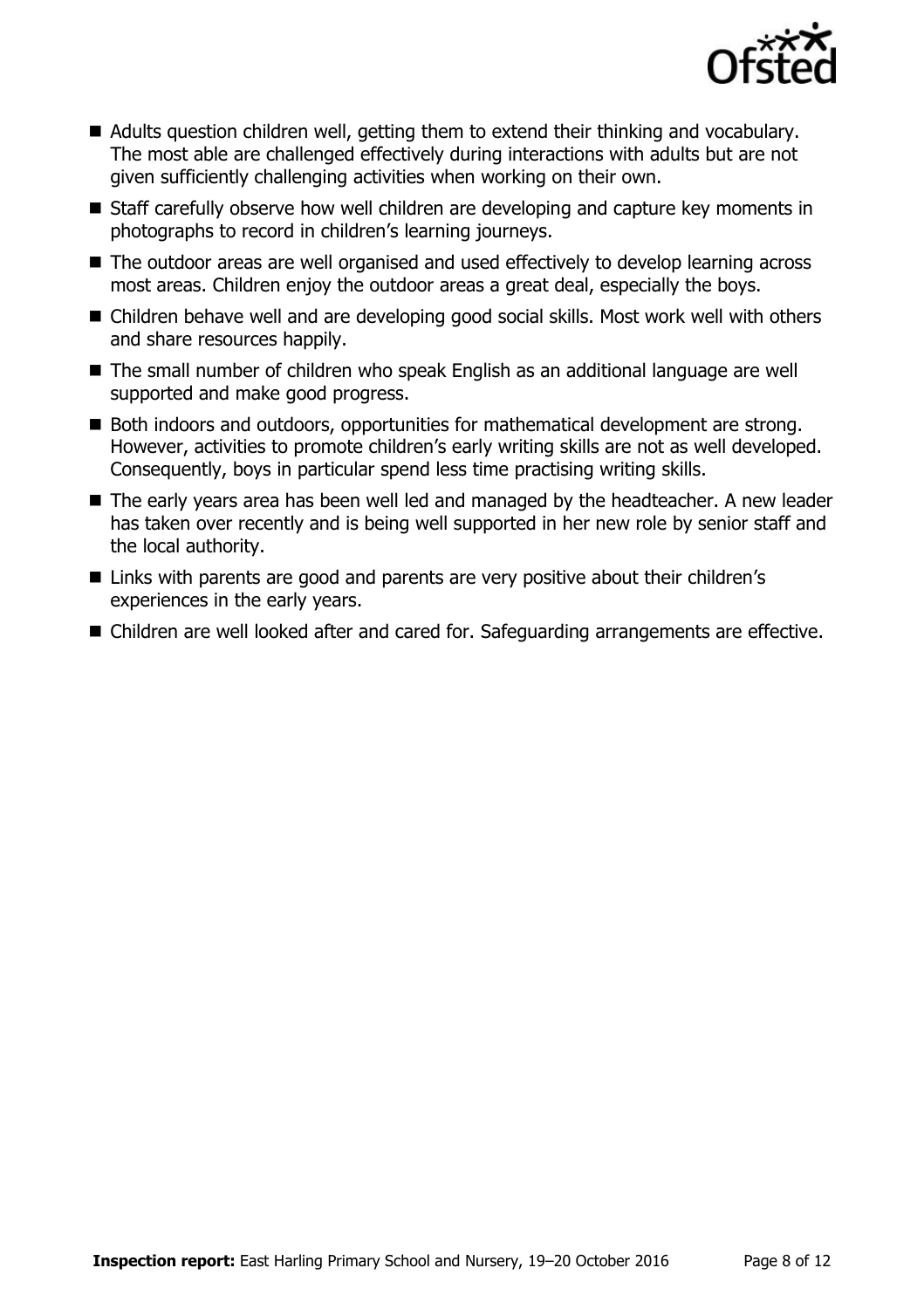

# **School details**

| Unique reference number | 121019         |
|-------------------------|----------------|
| Local authority         | <b>Norfolk</b> |
| Inspection number       | 10019609       |

This inspection of the school was carried out under section 5 of the Education Act 2005.

| Type of school                      | Primary                         |
|-------------------------------------|---------------------------------|
| School category                     | Foundation                      |
| Age range of pupils                 | 3 to 11                         |
| <b>Gender of pupils</b>             | Mixed                           |
| Number of pupils on the school roll | 234                             |
| Appropriate authority               | The governing body              |
| Chair                               | <b>Ingrid Sykes</b>             |
| <b>Headteacher</b>                  | Amanda Yates                    |
| Telephone number                    | 01953 717221                    |
| <b>Website</b>                      | www.eastharlingprimary.co.uk    |
| <b>Email address</b>                | head@eastharling.norfolk.sch.uk |
| Date of previous inspection         | 12 November 2014                |

#### **Information about this school**

- The school does not meet requirements on the publication of information about governance, the use of the sports premium funding, and contact information on its website.
- East Harling is broadly similar in size to other schools nationally. There are more girls than boys on roll, though this varies among different year groups.
- $\blacksquare$  The proportion of pupils eligible for free school meals is below average.
- $\blacksquare$  Most pupils are White British. A few are from minority ethnic backgrounds and a very small number speak English as an additional language.
- The proportion of pupils who have special educational needs and/or disabilities and the proportion who have a statement of special educational needs or an education, health and care plan are above average.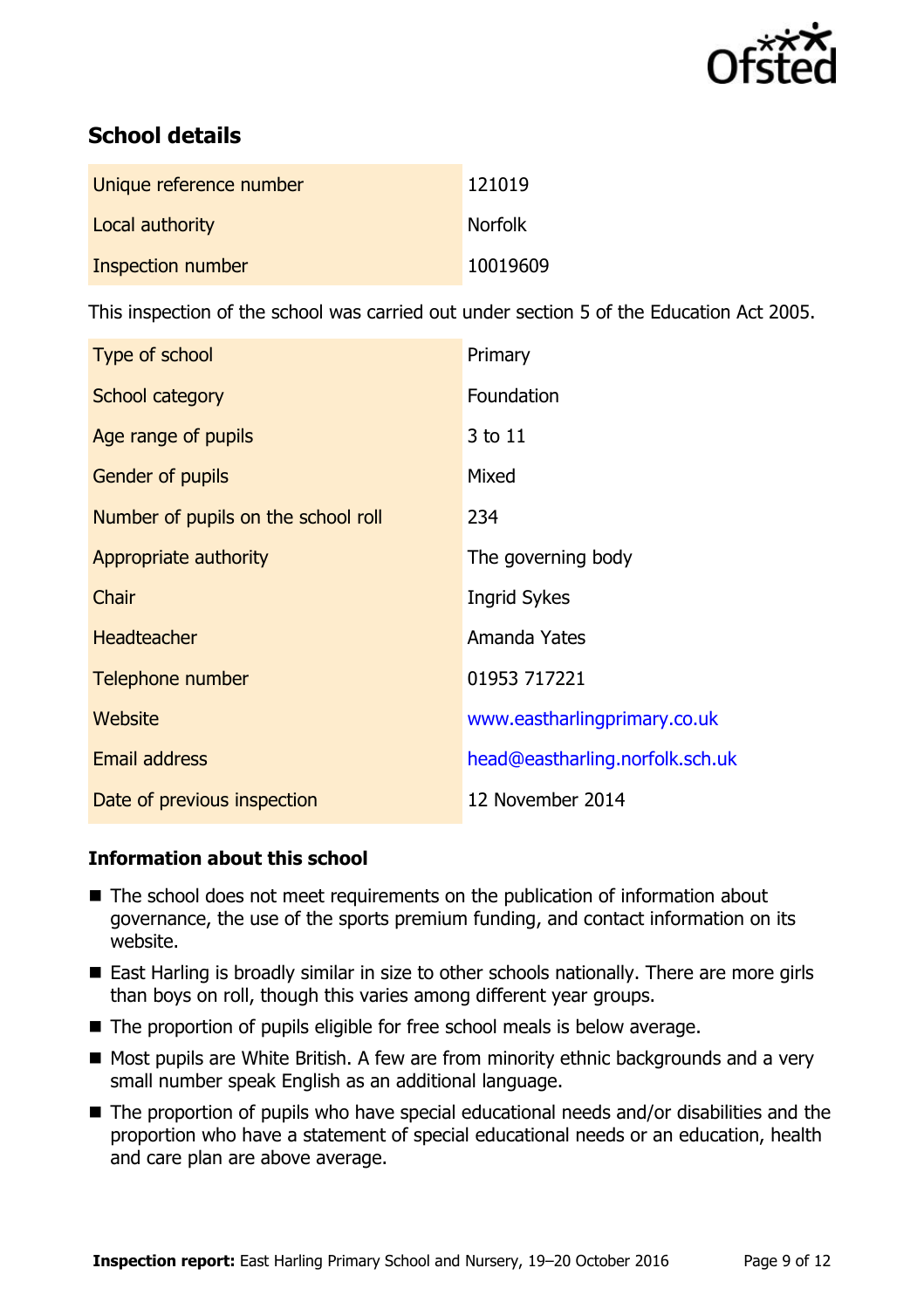

■ The school met the government's floor standards for 2015. These are the minimum expectations for pupils' attainment and progress in reading, writing and mathematics by the end of Year 6.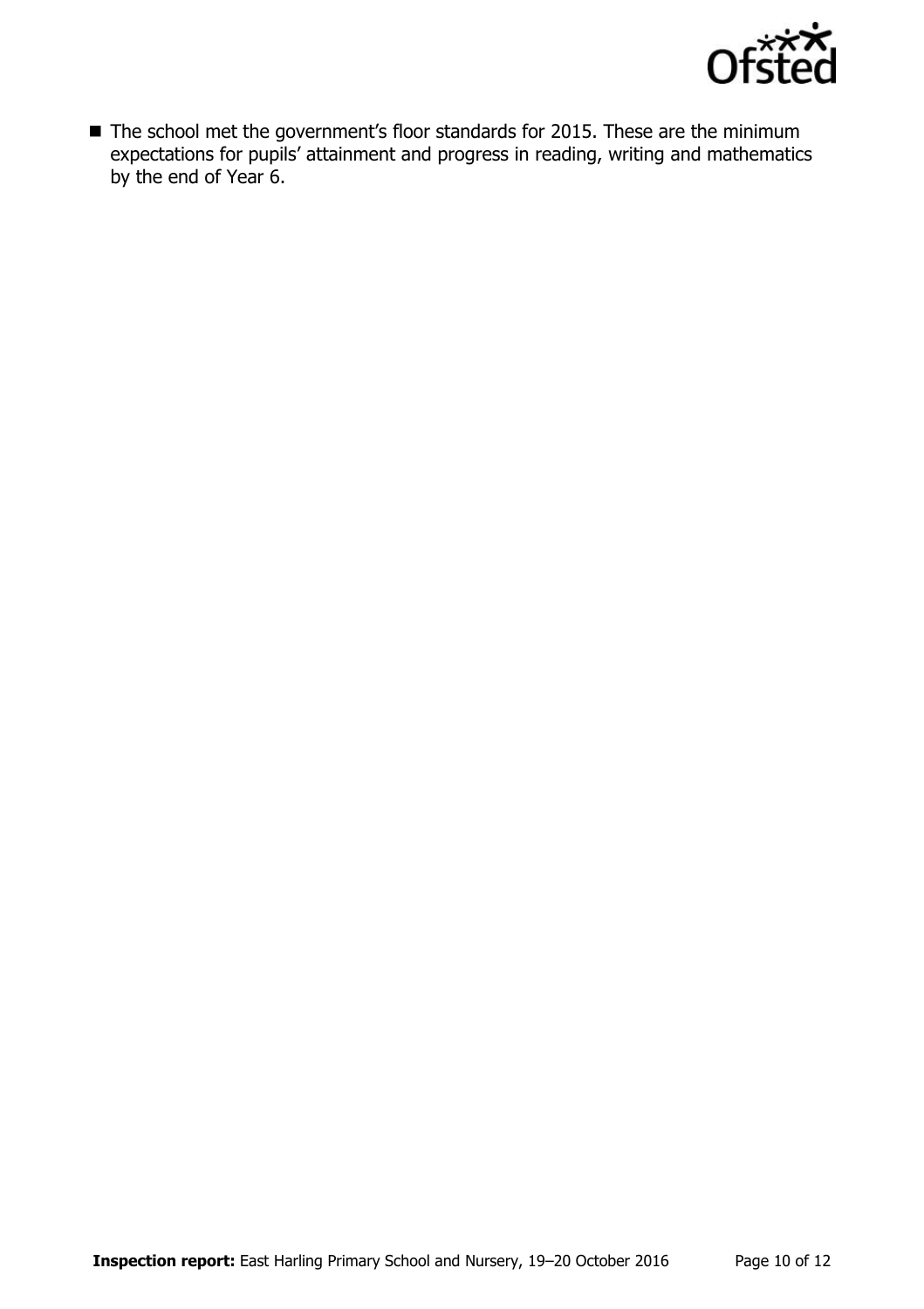

# **Information about this inspection**

- The inspection team observed learning in all classes. A number of these observations were conducted jointly with the headteacher and the deputy headteacher.
- **Inspectors held meetings with the headteacher, other members of the senior** leadership team, subject leaders and other middle leaders. They also met with a group of governors, which included the chair and vice-chair, and a local authority officer.
- **Members of the inspection team spoke informally to pupils in lessons and around the** school as well as holding discussions that were more formal with two groups of pupils.
- **Inspectors listened to a group of pupils reading to check how well they were** developing their reading skills.
- In carrying out the inspection, the inspection team took account of 48 responses to the Ofsted online questionnaire (Parent View). One member of the team also spoke with parents as they dropped off their children at school.
- The inspection team took account of the responses to an Ofsted questionnaire completed by 13 staff.
- Members of the team observed the work of the school. They looked at the school's improvement plan, a range of policies and procedures, documents relating to the work of the governing body and the arrangements for ensuring that pupils are safeguarded. Documentation reviewed included records of assessment information relating to pupils' attainment and progress, behaviour and attendance. The school's website was also checked.

#### **Inspection team**

Gulshan Kayembe, lead inspector **Cault Constant** Ofsted Inspector

**Lyn Beale Contract Contract Contract Contract Contract Contract Contract Contract Contract Contract Contract Contract Contract Contract Contract Contract Contract Contract Contract Contract Contract Contract Contract Co**